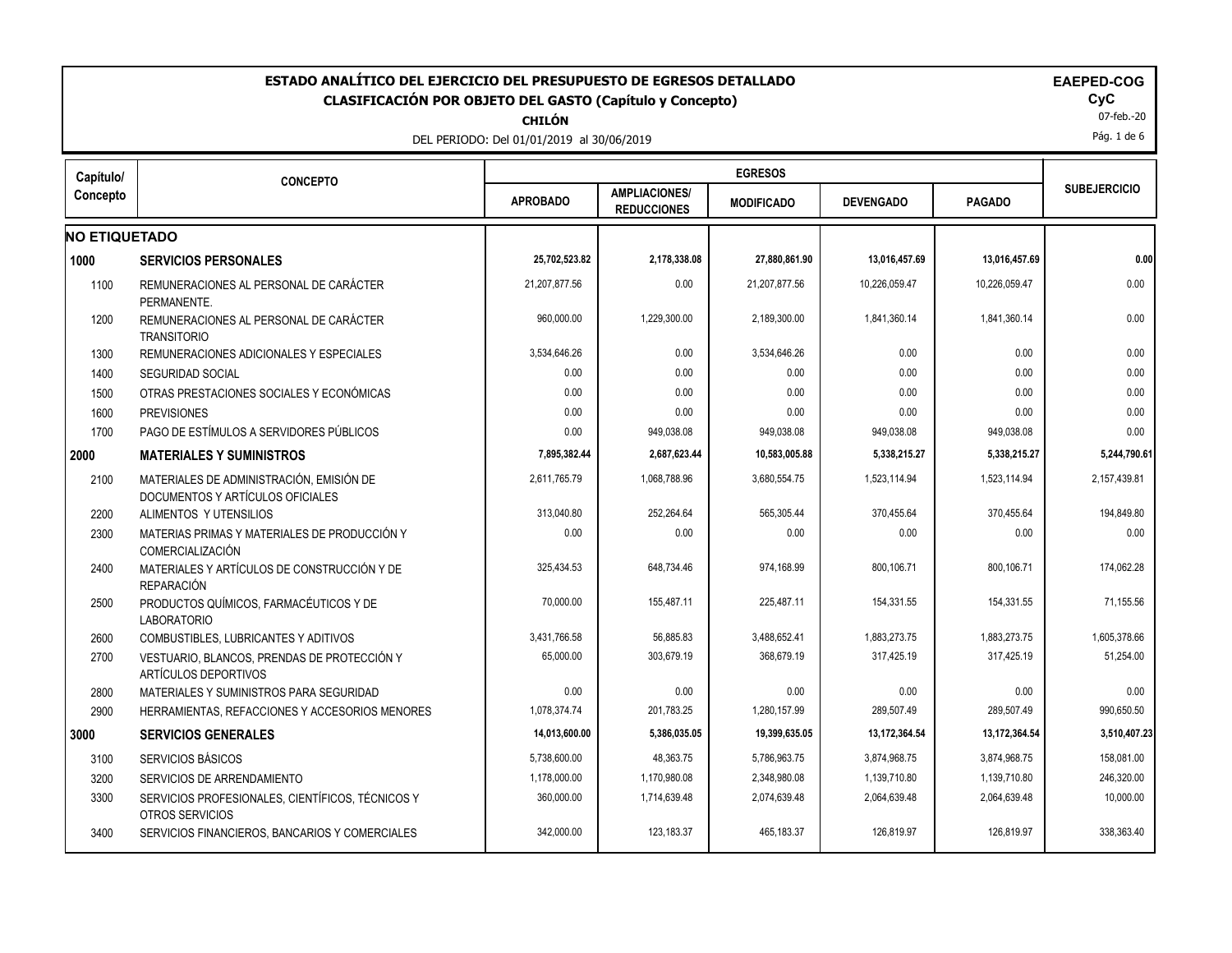**CHILÓN**

DEL PERIODO: Del 01/01/2019 al 30/06/2019

 $\mathbf{Cyc}$ <br> $07$ -feb.-20

Pág. 2 de 6

| Capítulo/ | <b>CONCEPTO</b>                                                       |                 |                                            | <b>EGRESOS</b>    |                  |               |                     |  |
|-----------|-----------------------------------------------------------------------|-----------------|--------------------------------------------|-------------------|------------------|---------------|---------------------|--|
| Concepto  |                                                                       | <b>APROBADO</b> | <b>AMPLIACIONES/</b><br><b>REDUCCIONES</b> | <b>MODIFICADO</b> | <b>DEVENGADO</b> | <b>PAGADO</b> | <b>SUBEJERCICIO</b> |  |
| 3500      | SERVICIOS DE INSTALACIÓN, REPARACIÓN,<br>MANTENIMIENTO Y CONSERVACIÓN | 873,000.00      | 30,364.77                                  | 903,364.77        | 47,408.28        | 47,408.28     | 855,956.49          |  |
| 3600      | SERVICIOS DE COMUNICACIÓN SOCIAL Y PUBLICIDAD                         | 300,000.00      | 96,900.00                                  | 396,900.00        | 96,831.71        | 96,831.71     | 300,068.29          |  |
| 3700      | SERVICIOS DE TRASLADO Y VIÁTICOS                                      | 622,000.00      | 109,998.40                                 | 731,998.40        | 192,311.64       | 192,311.64    | 539,686.76          |  |
| 3800      | <b>SERVICIOS OFICIALES</b>                                            | 4,000,000.00    | 1,903,053.80                               | 5,903,053.80      | 5,221,874.20     | 5,221,874.20  | 681,179.60          |  |
| 3900      | OTROS SERVICIOS GENERALES                                             | 600,000.00      | 188,551.40                                 | 788,551.40        | 407,799.71       | 407,799.71    | 380,751.69          |  |
| 4000      | TRANSFERENCIAS, ASIGNACIONES, SUBSIDIOS Y OTRAS AYI                   | 21,190,316.11   | 123,260.23                                 | 21,313,576.34     | 7,785,813.51     | 7,785,813.51  | 9,720,404.80        |  |
| 4100      | TRANSFERENCIAS INTERNAS Y ASIGNACIONES AL SECTOR<br>PÚBLICO           | 7,614,716.11    | 0.00                                       | 7,614,716.11      | 3,807,358.08     | 3,807,358.08  | 0.00                |  |
| 4200      | TRANSFERENCIAS AL RESTO DEL SECTOR PÚBLICO                            | 0.00            | 0.00                                       | 0.00              | 0.00             | 0.00          | 0.00                |  |
| 4300      | SUBSIDIOS Y SUBVENCIONES                                              | 0.00            | 0.00                                       | 0.00              | 0.00             | 0.00          | 0.00                |  |
| 4400      | AYUDAS SOCIALES                                                       | 13,575,600.00   | 123,260.23                                 | 13,698,860.23     | 3,978,455.43     | 3,978,455.43  | 9,720,404.80        |  |
| 4500      | PENSIONES Y JUBILACIONES                                              | 0.00            | 0.00                                       | 0.00              | 0.00             | 0.00          | 0.00                |  |
| 4600      | TRANSFERENCIAS A FIDEICOMISOS, MANDATOS Y OTROS<br>ANÁLOGOS           | 0.00            | 0.00                                       | 0.00              | 0.00             | 0.00          | 0.00                |  |
| 4700      | TRANSFERENCIAS A LA SEGURIDAD SOCIAL                                  | 0.00            | 0.00                                       | 0.00              | 0.00             | 0.00          | 0.00                |  |
| 4800      | <b>DONATIVOS</b>                                                      | 0.00            | 0.00                                       | 0.00              | 0.00             | 0.00          | 0.00                |  |
| 4900      | <b>TRANSFERENCIAS AL EXTERIOR</b>                                     | 0.00            | 0.00                                       | 0.00              | 0.00             | 0.00          | 0.00                |  |
| 5000      | <b>BIENES MUEBLES, INMUEBLES E INTANGIBLES</b>                        | 0.00            | 6,699,559.77                               | 6,699,559.77      | 6,699,559.77     | 5,660,239.67  | 0.00                |  |
| 5100      | MOBILIARIO Y EQUIPO DE ADMINISTRACIÓN                                 | 0.00            | 862,551.96                                 | 862,551.96        | 862,551.96       | 862,551.96    | 0.00                |  |
| 5200      | MOBILIARIO Y EQUIPO EDUCACIONAL Y RECREATIVO                          | 0.00            | 17,971.42                                  | 17,971.42         | 17,971.42        | 17,971.42     | 0.00                |  |
| 5300      | EQUIPO E INSTRUMENTAL MÉDICO Y DE LABORATORIO                         | 0.00            | 0.00                                       | 0.00              | 0.00             | 0.00          | 0.00                |  |
| 5400      | VEHÍCULOS Y EQUIPO DE TRANSPORTE                                      | 0.00            | 2,600,700.01                               | 2,600,700.01      | 2,600,700.01     | 2,600,700.01  | 0.00                |  |
| 5500      | EQUIPO DE DEFENSA Y SEGURIDAD                                         | 0.00            | 0.00                                       | 0.00              | 0.00             | 0.00          | 0.00                |  |
| 5600      | MAQUINARIA, OTROS EQUIPOS Y HERRAMIENTAS                              | 0.00            | 2,168,336.38                               | 2,168,336.38      | 2,168,336.38     | 1,129,016.28  | 0.00                |  |
| 5700      | ACTIVOS BIOLÓGICOS                                                    | 0.00            | 0.00                                       | 0.00              | 0.00             | 0.00          | 0.00                |  |
| 5800      | <b>BIENES INMUEBLES</b>                                               | 0.00            | 1,050,000.00                               | 1,050,000.00      | 1,050,000.00     | 1,050,000.00  | 0.00                |  |
| 5900      | <b>ACTIVOS INTANGIBLES</b>                                            | 0.00            | 0.00                                       | 0.00              | 0.00             | 0.00          | 0.00                |  |
| 6000      | <b>INVERSIÓN PÚBLICA</b>                                              | 17,200,455.59   | 11,797,259.48                              | 28,997,715.07     | 15,539,917.72    | 15,539,917.72 | 0.00                |  |
| 6100      | OBRA PÚBLICA EN BIENES DE DOMINIO PÚBLICO                             | 14,800,455.59   | 13,301,119.62                              | 28,101,575.21     | 15,339,805.36    | 15,339,805.36 | 0.00                |  |
| 6200      | OBRA PÚBLICA EN BIENES DE DOMINIO PROPIO                              | 2,400,000.00    | $-1,503,860.14$                            | 896,139.86        | 200,112.36       | 200,112.36    | 0.00                |  |
|           |                                                                       |                 |                                            |                   |                  |               |                     |  |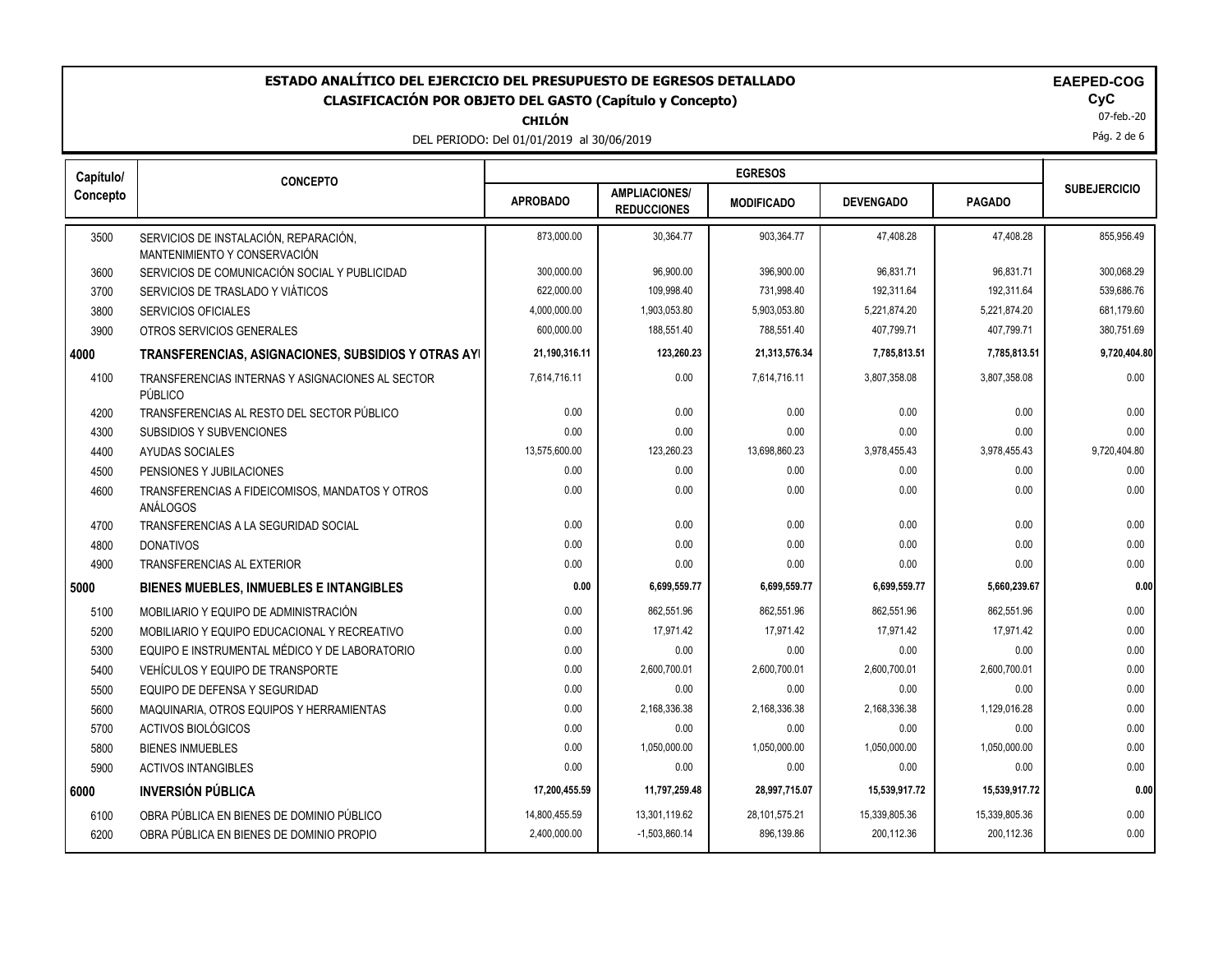**CHILÓN**

DEL PERIODO: Del 01/01/2019 al 30/06/2019

| EAEPEL |  |
|--------|--|
|        |  |

07-feb.-20

Pág. 3 de 6

| Capítulo/         | <b>CONCEPTO</b>                                                         |                 |                                            | <b>EGRESOS</b>    |                  |               |                     |  |  |  |
|-------------------|-------------------------------------------------------------------------|-----------------|--------------------------------------------|-------------------|------------------|---------------|---------------------|--|--|--|
| Concepto          |                                                                         | <b>APROBADO</b> | <b>AMPLIACIONES/</b><br><b>REDUCCIONES</b> | <b>MODIFICADO</b> | <b>DEVENGADO</b> | <b>PAGADO</b> | <b>SUBEJERCICIO</b> |  |  |  |
| 6300              | PROYECTOS PRODUCTIVOS Y ACCIONES DE FOMENTO                             | 0.00            | 0.00                                       | 0.00              | 0.00             | 0.00          | 0.00                |  |  |  |
| 7000              | <b>INVERSIONES FINANCIERAS Y OTRAS PROVISIONES</b>                      | 0.00            | 0.00                                       | 0.00              | 0.00             | 0.00          | 0.00                |  |  |  |
| 7100              | INVERSIONES PARA EL FOMENTO DE ACTIVIDADES<br><b>PRODUCTIVAS</b>        | 0.00            | 0.00                                       | 0.00              | 0.00             | 0.00          | 0.00                |  |  |  |
| 7200              | ACCIONES Y PARTICIPACIONES DE CAPITAL                                   | 0.00            | 0.00                                       | 0.00              | 0.00             | 0.00          | 0.00                |  |  |  |
| 7300              | COMPRA DE TÍTULOS Y VALORES                                             | 0.00            | 0.00                                       | 0.00              | 0.00             | 0.00          | 0.00                |  |  |  |
| 7400              | CONCESIÓN DE PRÉSTAMOS                                                  | 0.00            | 0.00                                       | 0.00              | 0.00             | 0.00          | 0.00                |  |  |  |
| 7500              | INVERSIONES EN FIDEICOMISOS, MANDATOS Y OTROS<br>ANÁLOGOS               | 0.00            | 0.00                                       | 0.00              | 0.00             | 0.00          | 0.00                |  |  |  |
| 7600              | OTRAS INVERSIONES FINANCIERAS                                           | 0.00            | 0.00                                       | 0.00              | 0.00             | 0.00          | 0.00                |  |  |  |
| 7900              | PROVISIONES PARA CONTINGENCIAS Y OTRAS<br><b>EROGACIONES ESPECIALES</b> | 0.00            | 0.00                                       | 0.00              | 0.00             | 0.00          | 0.00                |  |  |  |
| 8000              | <b>PARTICIPACIONES Y APORTACIONES</b>                                   | 0.00            | 3,483,167.53                               | 3,483,167.53      | 0.00             | 0.00          | 3,483,167.53        |  |  |  |
| 8100              | <b>PARTICIPACIONES</b>                                                  | 0.00            | 3,483,167.53                               | 3,483,167.53      | 0.00             | 0.00          | 3,483,167.53        |  |  |  |
| 8300              | <b>APORTACIONES</b>                                                     | 0.00            | 0.00                                       | 0.00              | 0.00             | 0.00          | 0.00                |  |  |  |
| 8500              | CONVENIOS                                                               | 0.00            | 0.00                                       | 0.00              | 0.00             | 0.00          | 0.00                |  |  |  |
| 9000              | <b>DEUDA PÚBLICA</b>                                                    | 0.00            | 0.00                                       | 0.00              | 0.00             | 0.00          | 0.00                |  |  |  |
| 9100              | AMORTIZACIÓN DE LA DEUDA PÚBLICA                                        | 0.00            | 0.00                                       | 0.00              | 0.00             | 0.00          | 0.00                |  |  |  |
| 9200              | INTERESES DE LA DEUDA PÚBLICA                                           | 0.00            | 0.00                                       | 0.00              | 0.00             | 0.00          | 0.00                |  |  |  |
| 9300              | COMISIONES DE LA DEUDA PÚBLICA                                          | 0.00            | 0.00                                       | 0.00              | 0.00             | 0.00          | 0.00                |  |  |  |
| 9400              | GASTOS DE LA DEUDA PÚBLICA                                              | 0.00            | 0.00                                       | 0.00              | 0.00             | 0.00          | 0.00                |  |  |  |
| 9500              | <b>COSTO POR COBERTURAS</b>                                             | 0.00            | 0.00                                       | 0.00              | 0.00             | 0.00          | 0.00                |  |  |  |
| 9600              | APOYOS FINANCIEROS                                                      | 0.00            | 0.00                                       | 0.00              | 0.00             | 0.00          | 0.00                |  |  |  |
| 9900              | ADEUDOS DE EJERCICIOS FISCALES ANTERIORES<br>(ADEFAS)                   | 0.00            | 0.00                                       | 0.00              | 0.00             | 0.00          | 0.00                |  |  |  |
| <b>ETIQUETADO</b> |                                                                         |                 |                                            |                   |                  |               |                     |  |  |  |
| 1000              | <b>SERVICIOS PERSONALES</b>                                             | 0.00            | 34,002,990.26                              | 34,002,990.26     | 13,492,903.38    | 13,492,903.38 | 0.00                |  |  |  |
| 1100              | REMUNERACIONES AL PERSONAL DE CARÁCTER<br>PERMANENTE.                   | 0.00            | 0.00                                       | 0.00              | 0.00             | 0.00          | 0.00                |  |  |  |
|                   |                                                                         |                 |                                            |                   |                  |               |                     |  |  |  |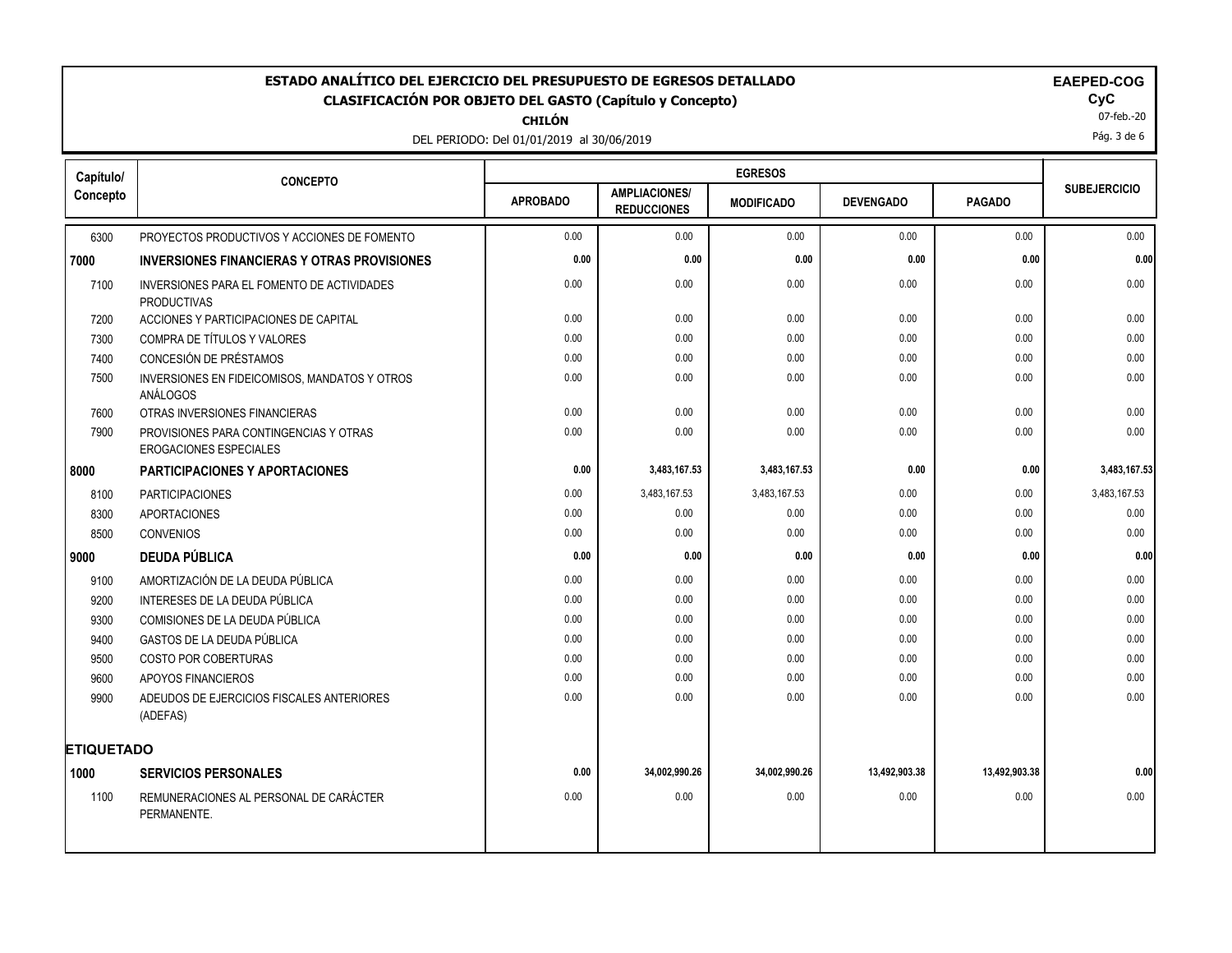**CHILÓN**

DEL PERIODO: Del 01/01/2019 al 30/06/2019

| <b>EAEPED-CO</b> |  |  |
|------------------|--|--|
|------------------|--|--|

07-feb.-20

Pág. 4 de 6

| Capítulo/ | <b>CONCEPTO</b>                                                              |                 | <b>EGRESOS</b>                             |                   |                  |               |                     |  |
|-----------|------------------------------------------------------------------------------|-----------------|--------------------------------------------|-------------------|------------------|---------------|---------------------|--|
| Concepto  |                                                                              | <b>APROBADO</b> | <b>AMPLIACIONES/</b><br><b>REDUCCIONES</b> | <b>MODIFICADO</b> | <b>DEVENGADO</b> | <b>PAGADO</b> | <b>SUBEJERCICIO</b> |  |
| 1200      | REMUNERACIONES AL PERSONAL DE CARÁCTER<br><b>TRANSITORIO</b>                 | 0.00            | 27,165,676.56                              | 27,165,676.56     | 12,549,747.38    | 12,549,747.38 | 0.00                |  |
| 1300      | REMUNERACIONES ADICIONALES Y ESPECIALES                                      | 0.00            | 4,200,984.70                               | 4,200,984.70      | 0.00             | 0.00          | 0.00                |  |
| 1400      | SEGURIDAD SOCIAL                                                             | 0.00            | 453,017.00                                 | 453,017.00        | 0.00             | 0.00          | 0.00                |  |
| 1500      | OTRAS PRESTACIONES SOCIALES Y ECONÓMICAS                                     | 0.00            | 2,183,312.00                               | 2,183,312.00      | 943,156.00       | 943,156.00    | 0.00                |  |
| 1600      | <b>PREVISIONES</b>                                                           | 0.00            | 0.00                                       | 0.00              | 0.00             | 0.00          | 0.00                |  |
| 1700      | PAGO DE ESTÍMULOS A SERVIDORES PÚBLICOS                                      | 0.00            | 0.00                                       | 0.00              | 0.00             | 0.00          | 0.00                |  |
| 2000      | <b>MATERIALES Y SUMINISTROS</b>                                              | 0.00            | 8,536,575.48                               | 8,536,575.48      | 5,073,527.34     | 5,073,527.34  | 0.00                |  |
| 2100      | MATERIALES DE ADMINISTRACIÓN. EMISIÓN DE<br>DOCUMENTOS Y ARTÍCULOS OFICIALES | 0.00            | 7,350.00                                   | 7.350.00          | 0.00             | 0.00          | 0.00                |  |
| 2200      | ALIMENTOS Y UTENSILIOS                                                       | 0.00            | 258,940.00                                 | 258,940.00        | 66,635.00        | 66,635.00     | 0.00                |  |
| 2300      | MATERIAS PRIMAS Y MATERIALES DE PRODUCCIÓN Y<br><b>COMERCIALIZACIÓN</b>      | 0.00            | 0.00                                       | 0.00              | 0.00             | 0.00          | 0.00                |  |
| 2400      | MATERIALES Y ARTÍCULOS DE CONSTRUCCIÓN Y DE<br><b>REPARACIÓN</b>             | 0.00            | 600.942.64                                 | 600.942.64        | 600,480.00       | 600,480.00    | 0.00                |  |
| 2500      | PRODUCTOS QUÍMICOS, FARMACÉUTICOS Y DE<br><b>LABORATORIO</b>                 | 0.00            | 700,000.00                                 | 700,000.00        | 700,000.00       | 700,000.00    | 0.00                |  |
| 2600      | COMBUSTIBLES, LUBRICANTES Y ADITIVOS                                         | 0.00            | 2,322,066.23                               | 2,322,066.23      | 1,000,000.00     | 1,000,000.00  | 0.00                |  |
| 2700      | VESTUARIO, BLANCOS, PRENDAS DE PROTECCIÓN Y<br>ARTÍCULOS DEPORTIVOS          | 0.00            | 2,489,663.72                               | 2,489,663.72      | 1,959,767.74     | 1,959,767.74  | 0.00                |  |
| 2800      | MATERIALES Y SUMINISTROS PARA SEGURIDAD                                      | 0.00            | 1,157,619.12                               | 1,157,619.12      | 540,866.24       | 540,866.24    | 0.00                |  |
| 2900      | HERRAMIENTAS, REFACCIONES Y ACCESORIOS MENORES                               | 0.00            | 999.993.77                                 | 999.993.77        | 205,778.36       | 205,778.36    | 0.00                |  |
| 3000      | <b>SERVICIOS GENERALES</b>                                                   | 0.00            | 20,328,271.61                              | 20.328.271.61     | 13.513.003.50    | 12,613,003.50 | 0.00                |  |
| 3100      | SERVICIOS BÁSICOS                                                            | 0.00            | 170,000.00                                 | 170.000.00        | 170,000.00       | 170.000.00    | 0.00                |  |
| 3200      | SERVICIOS DE ARRENDAMIENTO                                                   | 0.00            | 0.00                                       | 0.00              | 0.00             | 0.00          | 0.00                |  |
| 3300      | SERVICIOS PROFESIONALES, CIENTÍFICOS, TÉCNICOS Y<br>OTROS SERVICIOS          | 0.00            | 18,590,827.91                              | 18,590,827.91     | 12,757,132.25    | 11,947,132.25 | 0.00                |  |
| 3400      | SERVICIOS FINANCIEROS, BANCARIOS Y COMERCIALES                               | 0.00            | 150,000.00                                 | 150,000.00        | 0.00             | 0.00          | 0.00                |  |
| 3500      | SERVICIOS DE INSTALACIÓN, REPARACIÓN,<br>MANTENIMIENTO Y CONSERVACIÓN        | 0.00            | 232,115.72                                 | 232,115.72        | 96,115.28        | 96,115.28     | 0.00                |  |
| 3600      | SERVICIOS DE COMUNICACIÓN SOCIAL Y PUBLICIDAD                                | 0.00            | 150,000.00                                 | 150,000.00        | 150,000.00       | 60,000.00     | 0.00                |  |
| 3700      | SERVICIOS DE TRASLADO Y VIÁTICOS                                             | 0.00            | 408,000.00                                 | 408,000.00        | 177,821.54       | 177,821.54    | 0.00                |  |
| 3800      | <b>SERVICIOS OFICIALES</b>                                                   | 0.00            | 0.00                                       | 0.00              | 0.00             | 0.00          | 0.00                |  |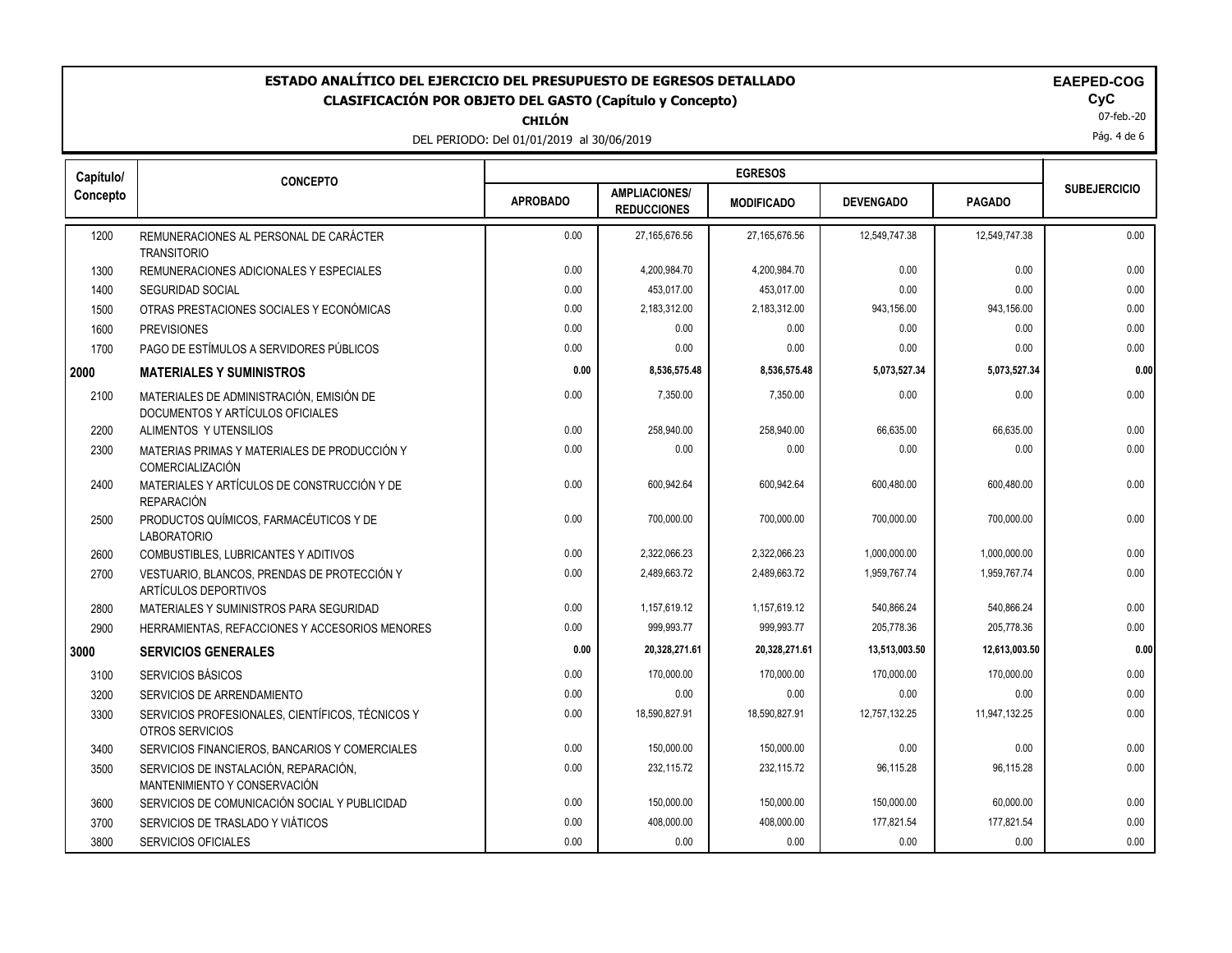**CHILÓN**

DEL PERIODO: Del 01/01/2019 al 30/06/2019

| <b>AEPED-COG</b> |
|------------------|
|------------------|

 $\mathbf{Cyc}$ <br> $07$ -feb.-20

Pág. 5 de 6

| Capítulo/ | <b>CONCEPTO</b>                                                  |      |                                            | <b>EGRESOS</b>    |                  |                |                     |  |
|-----------|------------------------------------------------------------------|------|--------------------------------------------|-------------------|------------------|----------------|---------------------|--|
| Concepto  |                                                                  |      | <b>AMPLIACIONES/</b><br><b>REDUCCIONES</b> | <b>MODIFICADO</b> | <b>DEVENGADO</b> | <b>PAGADO</b>  | <b>SUBEJERCICIO</b> |  |
| 3900      | OTROS SERVICIOS GENERALES                                        | 0.00 | 627,327.98                                 | 627,327.98        | 161,934.43       | 161,934.43     | 0.00                |  |
| 4000      | TRANSFERENCIAS, ASIGNACIONES, SUBSIDIOS Y OTRAS AYI              | 0.00 | 12,249,976.40                              | 12,249,976.40     | 1,873,955.23     | 1,873,955.23   | 0.00                |  |
| 4100      | TRANSFERENCIAS INTERNAS Y ASIGNACIONES AL SECTOR<br>PÚBLICO      | 0.00 | 0.00                                       | 0.00              | 0.00             | 0.00           | 0.00                |  |
| 4200      | TRANSFERENCIAS AL RESTO DEL SECTOR PÚBLICO                       | 0.00 | 0.00                                       | 0.00              | 0.00             | 0.00           | 0.00                |  |
| 4300      | SUBSIDIOS Y SUBVENCIONES                                         | 0.00 | 0.00                                       | 0.00              | 0.00             | 0.00           | 0.00                |  |
| 4400      | AYUDAS SOCIALES                                                  | 0.00 | 12,249,976.40                              | 12,249,976.40     | 1,873,955.23     | 1,873,955.23   | 0.00                |  |
| 4500      | PENSIONES Y JUBILACIONES                                         | 0.00 | 0.00                                       | 0.00              | 0.00             | 0.00           | 0.00                |  |
| 4600      | TRANSFERENCIAS A FIDEICOMISOS, MANDATOS Y OTROS<br>ANÁLOGOS      | 0.00 | 0.00                                       | 0.00              | 0.00             | 0.00           | 0.00                |  |
| 4700      | TRANSFERENCIAS A LA SEGURIDAD SOCIAL                             | 0.00 | 0.00                                       | 0.00              | 0.00             | 0.00           | 0.00                |  |
| 4800      | <b>DONATIVOS</b>                                                 | 0.00 | 0.00                                       | 0.00              | 0.00             | 0.00           | 0.00                |  |
| 4900      | TRANSFERENCIAS AL EXTERIOR                                       | 0.00 | 0.00                                       | 0.00              | 0.00             | 0.00           | 0.00                |  |
| 5000      | BIENES MUEBLES, INMUEBLES E INTANGIBLES                          | 0.00 | 13,033,093.63                              | 13,033,093.63     | 9,050,472.75     | 9,050,472.75   | 0.00                |  |
| 5100      | MOBILIARIO Y EQUIPO DE ADMINISTRACIÓN                            | 0.00 | 3,137,053.25                               | 3,137,053.25      | 2,151,313.49     | 2,151,313.49   | 0.00                |  |
| 5200      | MOBILIARIO Y EQUIPO EDUCACIONAL Y RECREATIVO                     | 0.00 | 213,658.31                                 | 213,658.31        | 213,658.31       | 213,658.31     | 0.00                |  |
| 5300      | EQUIPO E INSTRUMENTAL MÉDICO Y DE LABORATORIO                    | 0.00 | 0.00                                       | 0.00              | 0.00             | 0.00           | 0.00                |  |
| 5400      | VEHÍCULOS Y EQUIPO DE TRANSPORTE                                 | 0.00 | 4,724,412.45                               | 4,724,412.45      | 3,944,412.44     | 3,944,412.44   | 0.00                |  |
| 5500      | EQUIPO DE DEFENSA Y SEGURIDAD                                    | 0.00 | 3,258,000.00                               | 3,258,000.00      | 1,487,999.63     | 1,487,999.63   | 0.00                |  |
| 5600      | MAQUINARIA, OTROS EQUIPOS Y HERRAMIENTAS                         | 0.00 | 1,572,953.85                               | 1,572,953.85      | 1,253,088.88     | 1,253,088.88   | 0.00                |  |
| 5700      | <b>ACTIVOS BIOLÓGICOS</b>                                        | 0.00 | 0.00                                       | 0.00              | 0.00             | 0.00           | 0.00                |  |
| 5800      | <b>BIENES INMUEBLES</b>                                          | 0.00 | 0.00                                       | 0.00              | 0.00             | 0.00           | 0.00                |  |
| 5900      | <b>ACTIVOS INTANGIBLES</b>                                       | 0.00 | 127,015.77                                 | 127,015.77        | 0.00             | 0.00           | 0.00                |  |
| 6000      | <b>INVERSIÓN PÚBLICA</b>                                         | 0.00 | 522,158,511.87                             | 522,158,511.87    | 107,769,036.32   | 107,563,514.41 | 0.00                |  |
| 6100      | OBRA PÚBLICA EN BIENES DE DOMINIO PÚBLICO                        | 0.00 | 519,228,784.41                             | 519,228,784.41    | 107,473,177.55   | 107,267,655.64 | 0.00                |  |
| 6200      | OBRA PÚBLICA EN BIENES DE DOMINIO PROPIO                         | 0.00 | 2,507,900.00                               | 2,507,900.00      | 0.00             | 0.00           | 0.00                |  |
| 6300      | PROYECTOS PRODUCTIVOS Y ACCIONES DE FOMENTO                      | 0.00 | 421,827.46                                 | 421,827.46        | 295,858.77       | 295,858.77     | 0.00                |  |
| 7000      | <b>INVERSIONES FINANCIERAS Y OTRAS PROVISIONES</b>               | 0.00 | 0.00                                       | 0.00              | 0.00             | 0.00           | 0.00                |  |
| 7100      | INVERSIONES PARA EL FOMENTO DE ACTIVIDADES<br><b>PRODUCTIVAS</b> | 0.00 | 0.00                                       | 0.00              | 0.00             | 0.00           | 0.00                |  |
| 7200      | ACCIONES Y PARTICIPACIONES DE CAPITAL                            | 0.00 | 0.00                                       | 0.00              | 0.00             | 0.00           | 0.00                |  |